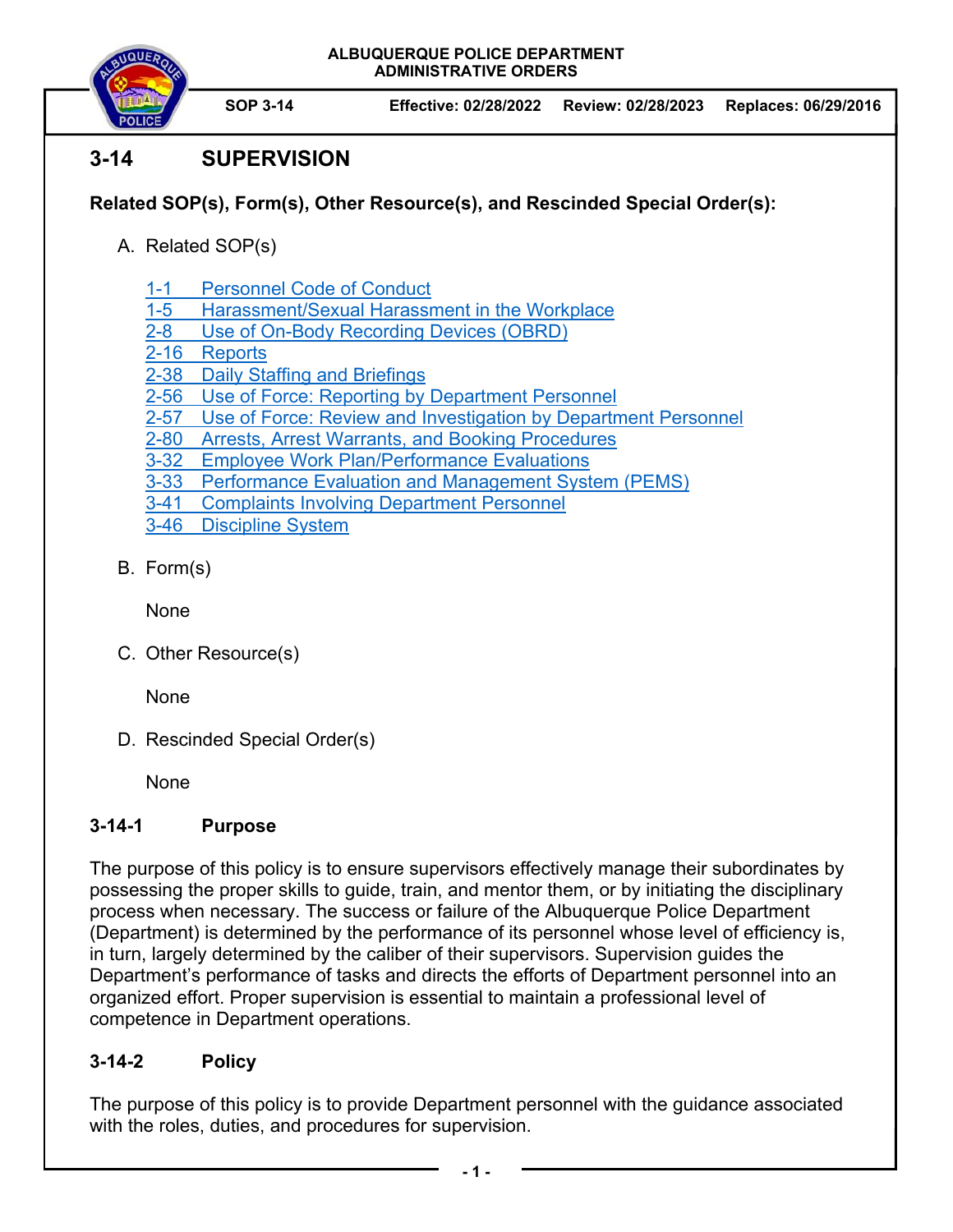

#### **3-14-3 Definitions N/A**

A. Chain of Command

The chain of command is defined by the Department's organizational chart as approved by the Chief of Police.

B. Delegate

Giving someone else the authority to complete tasks. The supervisor grants the subordinate the same authority that the supervisor possesses, but in a more limited scope.

C. First Line Supervisor

A sworn or non-sworn employee directly above the Department employee's current rank.

D. Mission Statement

To reduce crime, increase safety, and build relationships through community policing.

E. Organize

Planning the work of the Department and Department personnel in an orderly manner.

F. Oversee

A supervisor's duties including, but not limited to, mentoring, correcting, and managing personnel to ensure tasks and goals of the Department have been completed.

G. Subordinate

A Department employee who is lower in rank or position.

H. Supervisor

Sworn Department personnel at the rank of sergeant or above, or anyone who acts in those capacities; and non-sworn Department personnel with oversight responsibility for other personnel.

#### **3-14-4 Rules and Responsibilities 5**

- A. General Rules
	- 1. A supervisor shall: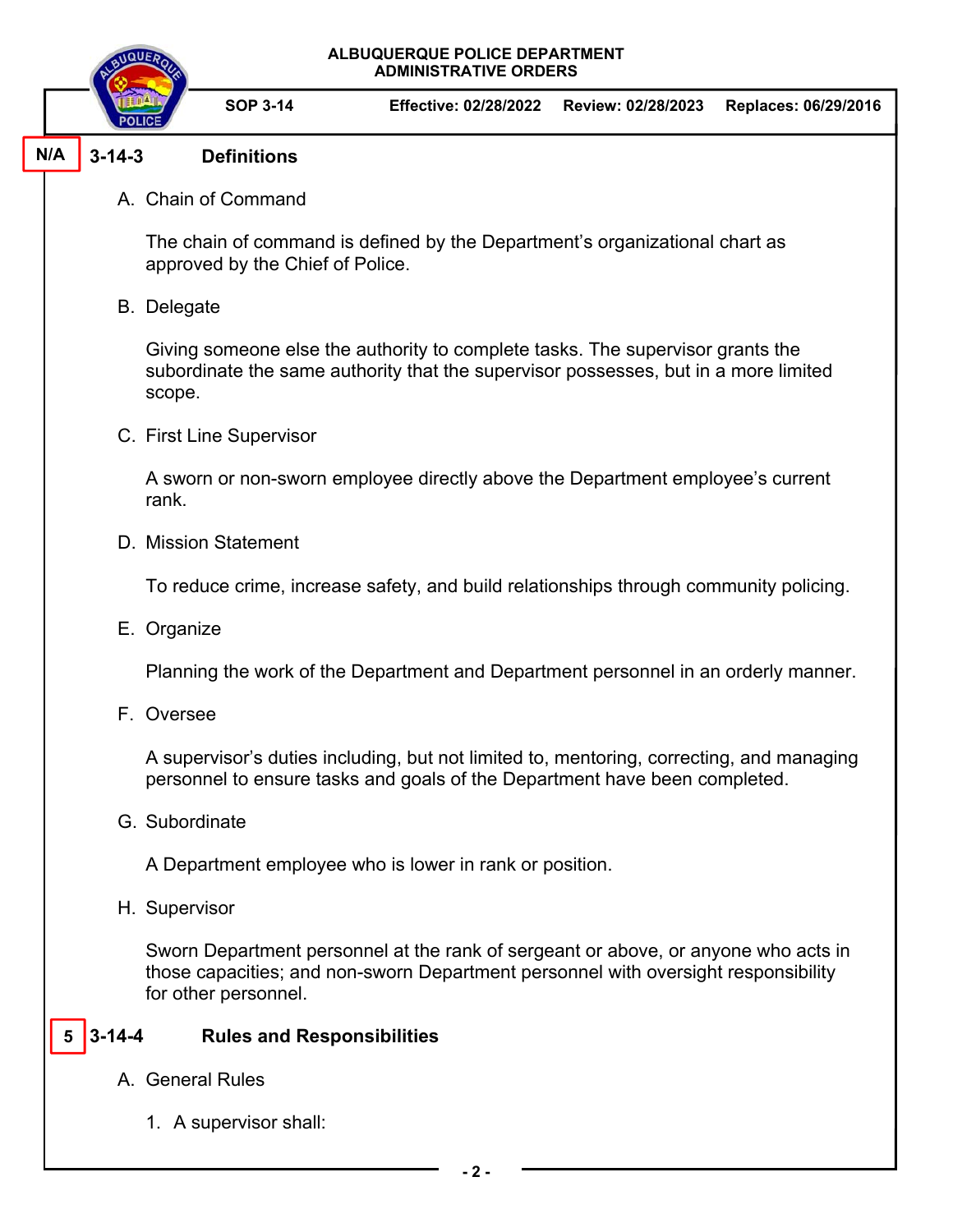| ALBUQUERQUE POLICE DEPARTMENT<br>\QUE,<br><b>ADMINISTRATIVE ORDERS</b> |                                                                                                                                                                                                                                                                                                                                                                                                                                                                                                                                                                                                                                                                                                                                                                                                                                                                                                                                                                                                                   |                                                                                                                                                                                                                                                                                                                                                                                                                                                                                                                                                                                                                                                                                                                                                                                                                                                                                                  |                    |                      |  |  |  |
|------------------------------------------------------------------------|-------------------------------------------------------------------------------------------------------------------------------------------------------------------------------------------------------------------------------------------------------------------------------------------------------------------------------------------------------------------------------------------------------------------------------------------------------------------------------------------------------------------------------------------------------------------------------------------------------------------------------------------------------------------------------------------------------------------------------------------------------------------------------------------------------------------------------------------------------------------------------------------------------------------------------------------------------------------------------------------------------------------|--------------------------------------------------------------------------------------------------------------------------------------------------------------------------------------------------------------------------------------------------------------------------------------------------------------------------------------------------------------------------------------------------------------------------------------------------------------------------------------------------------------------------------------------------------------------------------------------------------------------------------------------------------------------------------------------------------------------------------------------------------------------------------------------------------------------------------------------------------------------------------------------------|--------------------|----------------------|--|--|--|
|                                                                        | <b>SOP 3-14</b>                                                                                                                                                                                                                                                                                                                                                                                                                                                                                                                                                                                                                                                                                                                                                                                                                                                                                                                                                                                                   | <b>Effective: 02/28/2022</b>                                                                                                                                                                                                                                                                                                                                                                                                                                                                                                                                                                                                                                                                                                                                                                                                                                                                     | Review: 02/28/2023 | Replaces: 06/29/2016 |  |  |  |
| N/A<br>N/A                                                             | a. Review, support, and carry out all directives, policies, and procedures<br>established by the Chief of Police (refer to SOP Personnel Code of Conduct for<br>sanction classifications and additional duties);<br>b. Supervise, assign, review, and participate in the daily work of subordinates to<br>ensure performance in accordance with the United States Constitution,<br>applicable federal, state, and local laws and Department policy;<br>i. A supervisor shall complete the requirements outlined in SOP Daily Briefing<br>and Staffing (refer to SOP Daily Briefing and Staffing for sanction<br>classifications and additional duties).<br>c. Use current and available Department platforms and tools to document and<br>respond to matters regarding Department personnel;<br>d. Follow the chain of command for Department efficiency;<br>A subordinate shall forward communications and directives up or down the<br>L.<br>chain of command as indicated and, where it applies, shall include |                                                                                                                                                                                                                                                                                                                                                                                                                                                                                                                                                                                                                                                                                                                                                                                                                                                                                                  |                    |                      |  |  |  |
|                                                                        | recommendations for approval or disapproval by a supervisor/their<br>immediate supervisor.<br>ii. A subordinate shall not be bypassed nor shall lines of authority be crossed,<br>except in emergencies or when necessary to facilitate the immediate<br>accomplishment of non-time sensitive tasks.<br>iii. A supervisor shall closely and consistently supervise all subordinates under<br>their primary command to maintain a professional level of competence.<br>iv. Each supervisor shall know whom they are supervising at all times.<br>v. A supervisor shall act as a liaison or intermediary between those above and<br>below them in the chain of command to assist with transmitting orders,<br>directives, and information as necessary.<br>e. Through action, manner, and attitude, promote all Department procedures<br>essential to effective organizational control;                                                                                                                             |                                                                                                                                                                                                                                                                                                                                                                                                                                                                                                                                                                                                                                                                                                                                                                                                                                                                                                  |                    |                      |  |  |  |
| f.<br>N/A                                                              | i.                                                                                                                                                                                                                                                                                                                                                                                                                                                                                                                                                                                                                                                                                                                                                                                                                                                                                                                                                                                                                | Convey to their subordinates the intent and spirit of orders and directives:<br>When supervising, a supervisor must ensure Department policies,<br>procedures, and essential job functions are implemented correctly.<br>ii. A supervisor is responsible to their subordinates for providing direction,<br>information, training, counseling, mentoring, and resources to perform their<br>duties (refer to SOP Performance Evaluation and Management System for<br>sanction classifications and additional duties).<br>iii. A supervisor should be knowledgeable of the performance and progress of<br>each of their subordinates and should assist them in the resolution of any<br>problems that could or are affecting their performance.<br>iv. A supervisor shall counsel, correct, or reprimand their employee in private<br>and where they cannot be heard by others, unless operational |                    |                      |  |  |  |
| N/A<br>N/A<br>N/A                                                      | circumstances make it impossible.<br>v. A supervisor shall submit timely, accurate, and complete performance<br>evaluations for their subordinates (refer to SOP Employee Work<br>Plan/Performance Evaluations for sanction classifications and additional<br>duties).<br>vi. A supervisor shall review and approve any reports or documents prepared<br>by their subordinates (refer to SOP Reports for sanction classifications and<br>additional duties).                                                                                                                                                                                                                                                                                                                                                                                                                                                                                                                                                      |                                                                                                                                                                                                                                                                                                                                                                                                                                                                                                                                                                                                                                                                                                                                                                                                                                                                                                  |                    |                      |  |  |  |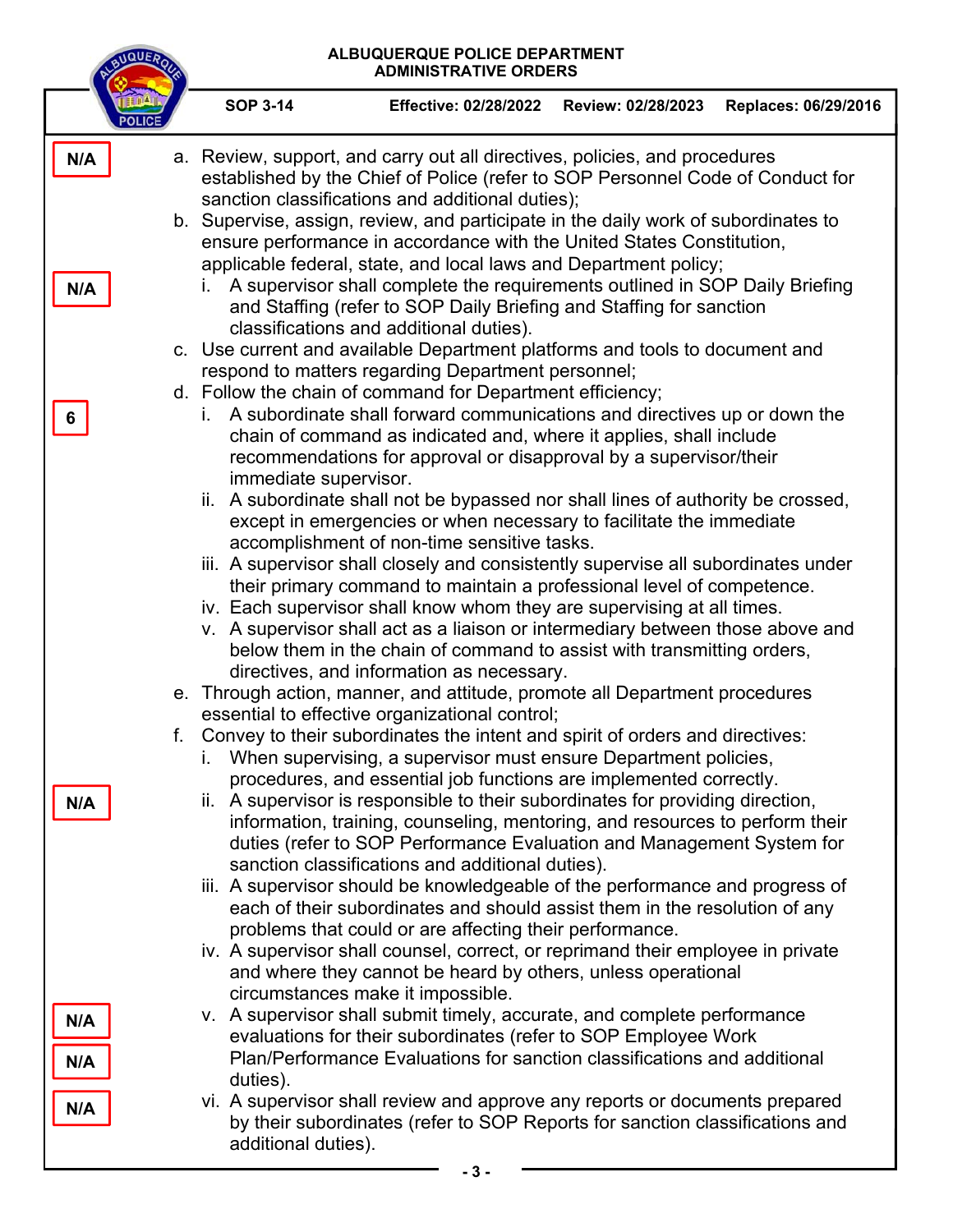| ALBUQUERQUE POLICE DEPARTMENT<br>QUE<br><b>ADMINISTRATIVE ORDERS</b> |                                                                                                                                                                                                                                                                                                                                                                                                                                                                                                                                                                                                                                                                                                                                                                                                                                                                                         |                                                                                                                                                                                                                                                                                                                                                                                                                                                                                                                                                                                                                                                                                                                                                                                                                                                                                                                                                                                                                                                                                                                                                                                                                                                                                                                                                                                                                                                                                                                                                                                                                                                                                                                                                                                                                                                                                                                                   |                                                                                 |                    |                      |  |  |
|----------------------------------------------------------------------|-----------------------------------------------------------------------------------------------------------------------------------------------------------------------------------------------------------------------------------------------------------------------------------------------------------------------------------------------------------------------------------------------------------------------------------------------------------------------------------------------------------------------------------------------------------------------------------------------------------------------------------------------------------------------------------------------------------------------------------------------------------------------------------------------------------------------------------------------------------------------------------------|-----------------------------------------------------------------------------------------------------------------------------------------------------------------------------------------------------------------------------------------------------------------------------------------------------------------------------------------------------------------------------------------------------------------------------------------------------------------------------------------------------------------------------------------------------------------------------------------------------------------------------------------------------------------------------------------------------------------------------------------------------------------------------------------------------------------------------------------------------------------------------------------------------------------------------------------------------------------------------------------------------------------------------------------------------------------------------------------------------------------------------------------------------------------------------------------------------------------------------------------------------------------------------------------------------------------------------------------------------------------------------------------------------------------------------------------------------------------------------------------------------------------------------------------------------------------------------------------------------------------------------------------------------------------------------------------------------------------------------------------------------------------------------------------------------------------------------------------------------------------------------------------------------------------------------------|---------------------------------------------------------------------------------|--------------------|----------------------|--|--|
|                                                                      |                                                                                                                                                                                                                                                                                                                                                                                                                                                                                                                                                                                                                                                                                                                                                                                                                                                                                         | <b>SOP 3-14</b>                                                                                                                                                                                                                                                                                                                                                                                                                                                                                                                                                                                                                                                                                                                                                                                                                                                                                                                                                                                                                                                                                                                                                                                                                                                                                                                                                                                                                                                                                                                                                                                                                                                                                                                                                                                                                                                                                                                   | <b>Effective: 02/28/2022</b>                                                    | Review: 02/28/2023 | Replaces: 06/29/2016 |  |  |
| N/A<br>N/A<br>N/A<br>6                                               | i.<br>j.<br>L.                                                                                                                                                                                                                                                                                                                                                                                                                                                                                                                                                                                                                                                                                                                                                                                                                                                                          | vii. A supervisor shall ensure their subordinates are completing reports in a<br>timely manner (refer to SOP Reports for sanction classifications and<br>additional duties, specifically regarding timeliness of reports); and<br>viii. A supervisor shall review and approve criminal complaints prior to booking<br>an individual (refer to SOP Arrests, Arrest Warrants, and Booking<br>Procedures for sanction classifications and additional duties).<br>g. Influence and direct their subordinates in the accomplishment of the<br>Department's mission statement by remaining in their supervisory or command<br>capacity when responding to incidents;<br>i. A supervisor is normally expected to refrain from engaging in routine<br>enforcement activities and instead will direct the response unless there is an<br>urgent need to assist.<br>ii. A supervisor shall develop strategies and employ tactics for effectively<br>directing subordinates to minimize uses of force.<br>iii. A supervisor shall adhere to Department training for incident management.<br>h. Organize, delegate and oversee the work of their subordinates and ensure that<br>all work is completed;<br>Assume ultimate responsibility for the supervision of all personnel subordinate<br>to them in the chain of command;<br>Ensure that officers and subordinates under their command use their on-body<br>recording device (OBRD) (refer to SOP Use of On-Body Recording Devices<br>(OBRD) for sanction classifications and additional duties);<br>k. Be knowledgeable about support services available to Department personnel<br>and portray these services in a manner that minimizes stigma; and<br>Notify Department personnel of peer support or the Employee Assistance<br>Program (EAP) after critical incidents or if they recognized that Department<br>personnel are or have experienced emotionally disruptive personal or |                                                                                 |                    |                      |  |  |
| <b>B.</b> Commendations and Complaints                               |                                                                                                                                                                                                                                                                                                                                                                                                                                                                                                                                                                                                                                                                                                                                                                                                                                                                                         |                                                                                                                                                                                                                                                                                                                                                                                                                                                                                                                                                                                                                                                                                                                                                                                                                                                                                                                                                                                                                                                                                                                                                                                                                                                                                                                                                                                                                                                                                                                                                                                                                                                                                                                                                                                                                                                                                                                                   |                                                                                 |                    |                      |  |  |
|                                                                      | shall:                                                                                                                                                                                                                                                                                                                                                                                                                                                                                                                                                                                                                                                                                                                                                                                                                                                                                  |                                                                                                                                                                                                                                                                                                                                                                                                                                                                                                                                                                                                                                                                                                                                                                                                                                                                                                                                                                                                                                                                                                                                                                                                                                                                                                                                                                                                                                                                                                                                                                                                                                                                                                                                                                                                                                                                                                                                   | 1. When responding to and addressing commendations and complaints, a supervisor |                    |                      |  |  |
| N/A<br>N/A                                                           | a. Respond to inquiries or respond to accept commendations for exemplary<br>behavior and actions;<br>b. Exemplify appropriate management and supervision techniques through<br>modeling and enforcing constitutional, community-oriented policing; de-<br>escalation techniques; and effective problem-solving techniques;<br>c. React appropriately to complaints about inappropriate behavior or conduct by<br>their subordinates;<br>d. Identify, respond to, and preliminarily investigate allegations of policy violations<br>(refer to SOP Complaints Involving Department Personnel for sanction<br>classifications and additional duties);<br>e. Evaluate and proactively identify both potentially problematic and commendable<br>performance by subordinates (refer to SOP Employee Work Plan/Performance<br>Evaluations for sanction classifications and additional duties); |                                                                                                                                                                                                                                                                                                                                                                                                                                                                                                                                                                                                                                                                                                                                                                                                                                                                                                                                                                                                                                                                                                                                                                                                                                                                                                                                                                                                                                                                                                                                                                                                                                                                                                                                                                                                                                                                                                                                   |                                                                                 |                    |                      |  |  |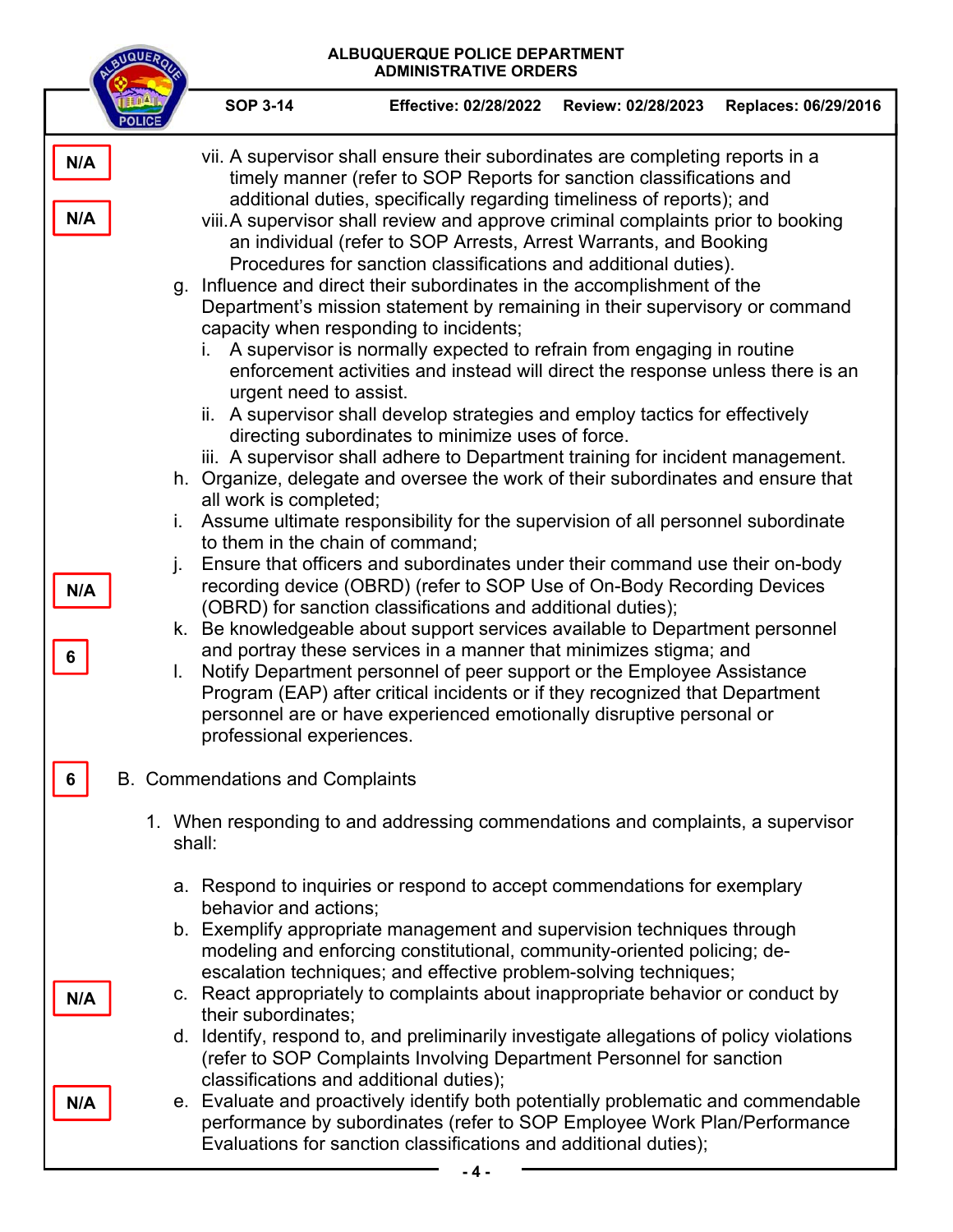| <b>NQUE</b>          | ALBUQUERQUE POLICE DEPARTMENT<br><b>ADMINISTRATIVE ORDERS</b> |                                    |                                                                                                                                                                                                                                                                                                                                                                                                                                                                                                                                                                                                                                                                                                                                                                                                                                                                                                                                                                                                                                                                                                                                                                                                                                                                                                                                                                           |                    |                      |  |
|----------------------|---------------------------------------------------------------|------------------------------------|---------------------------------------------------------------------------------------------------------------------------------------------------------------------------------------------------------------------------------------------------------------------------------------------------------------------------------------------------------------------------------------------------------------------------------------------------------------------------------------------------------------------------------------------------------------------------------------------------------------------------------------------------------------------------------------------------------------------------------------------------------------------------------------------------------------------------------------------------------------------------------------------------------------------------------------------------------------------------------------------------------------------------------------------------------------------------------------------------------------------------------------------------------------------------------------------------------------------------------------------------------------------------------------------------------------------------------------------------------------------------|--------------------|----------------------|--|
|                      |                                                               | <b>SOP 3-14</b>                    | <b>Effective: 02/28/2022</b>                                                                                                                                                                                                                                                                                                                                                                                                                                                                                                                                                                                                                                                                                                                                                                                                                                                                                                                                                                                                                                                                                                                                                                                                                                                                                                                                              | Review: 02/28/2023 | Replaces: 06/29/2016 |  |
| N/A<br>N/A<br>3<br>6 | f.<br>i.<br>j.                                                | additional duties);<br>danger; and | Use disciplinary sanction and non-punitive corrective action (refer to SOP<br>Complaints Involving Department Personnel for sanction classifications and<br>g. Ensure there is no retaliation for reports of misconduct;<br>h. Immediately document and report any policy violations to the Internal Affairs<br>Professional Standards (IAPS) Division (refer to SOP Complaints Against<br>Department Personnel for sanction classifications and additional duties;<br>Document and report any allegation or complaint of on the job harassment,<br>including sexual harassment or discrimination, consistent with SOP<br>Harassment/Sexual Harassment in the Workplace;<br>Immediately assume command and stop any perceived inappropriate activity<br>when they observe actions of any Department personnel which are unethical, in<br>violation of applicable laws, or rights attributed by the United States<br>Constitution, or which place other Department personnel or individuals in<br>Failure to intervene may result in disciplinary action and/or criminal liability.<br>k. Initiate or recommend commendations when a subordinate's performance is<br>extraordinary and far exceeds normal and customary adherence to employment<br>responsibilities and submit it through the chain of command through the Internal<br>Affairs (IA) web-based application. |                    |                      |  |
| C. Use of Force      |                                                               |                                    |                                                                                                                                                                                                                                                                                                                                                                                                                                                                                                                                                                                                                                                                                                                                                                                                                                                                                                                                                                                                                                                                                                                                                                                                                                                                                                                                                                           |                    |                      |  |
|                      |                                                               | 1. A supervisor shall:             |                                                                                                                                                                                                                                                                                                                                                                                                                                                                                                                                                                                                                                                                                                                                                                                                                                                                                                                                                                                                                                                                                                                                                                                                                                                                                                                                                                           |                    |                      |  |
| N/A<br>N/A           | b.                                                            | additional duties);                | a. Immediately intervene to prevent or stop unreasonable use force;<br>Categorize and review officer uses of force (refer to SOP Use of Force: Review<br>and Investigation by Department Personnel for sanction classification and                                                                                                                                                                                                                                                                                                                                                                                                                                                                                                                                                                                                                                                                                                                                                                                                                                                                                                                                                                                                                                                                                                                                        |                    |                      |  |
|                      |                                                               | additional duties);                | c. Review their officers' Uniform Incident Reports to ensure no boilerplate,<br>canned, or conclusory language was used (refer to SOP Reports and Use of<br>Force: Reporting by Department Personnel for sanction classifications and                                                                                                                                                                                                                                                                                                                                                                                                                                                                                                                                                                                                                                                                                                                                                                                                                                                                                                                                                                                                                                                                                                                                     |                    |                      |  |
| N/A                  |                                                               |                                    | d. Use supervisory tools, including, but not limited to, the Performance Evaluation<br>and Management System (PEMS) and OBRD footage;<br>e. Respond to uses of force incidents and conduct use of force reviews (refer to<br>SOP Use of Force: Review and Investigation by Department Personnel for<br>sanction classifications and additional duties);                                                                                                                                                                                                                                                                                                                                                                                                                                                                                                                                                                                                                                                                                                                                                                                                                                                                                                                                                                                                                   |                    |                      |  |
|                      |                                                               | are completed; and                 | f. Ensure the appropriate medical care is provided, as soon feasible, ensure use<br>of force is correctly classified, ensure necessary notifications are made, and<br>ensure any evidence is preserved and gathered and that all reports and forms                                                                                                                                                                                                                                                                                                                                                                                                                                                                                                                                                                                                                                                                                                                                                                                                                                                                                                                                                                                                                                                                                                                        |                    |                      |  |
|                      |                                                               | $\mathbf{L}$                       | g. Conduct timely use of force reviews that are consistent with policy and training,<br>and ensure that the appropriate documentation is completed.<br>The quality of the supervisor's use of force reviews shall be considered<br>during their performance evaluation.                                                                                                                                                                                                                                                                                                                                                                                                                                                                                                                                                                                                                                                                                                                                                                                                                                                                                                                                                                                                                                                                                                   |                    |                      |  |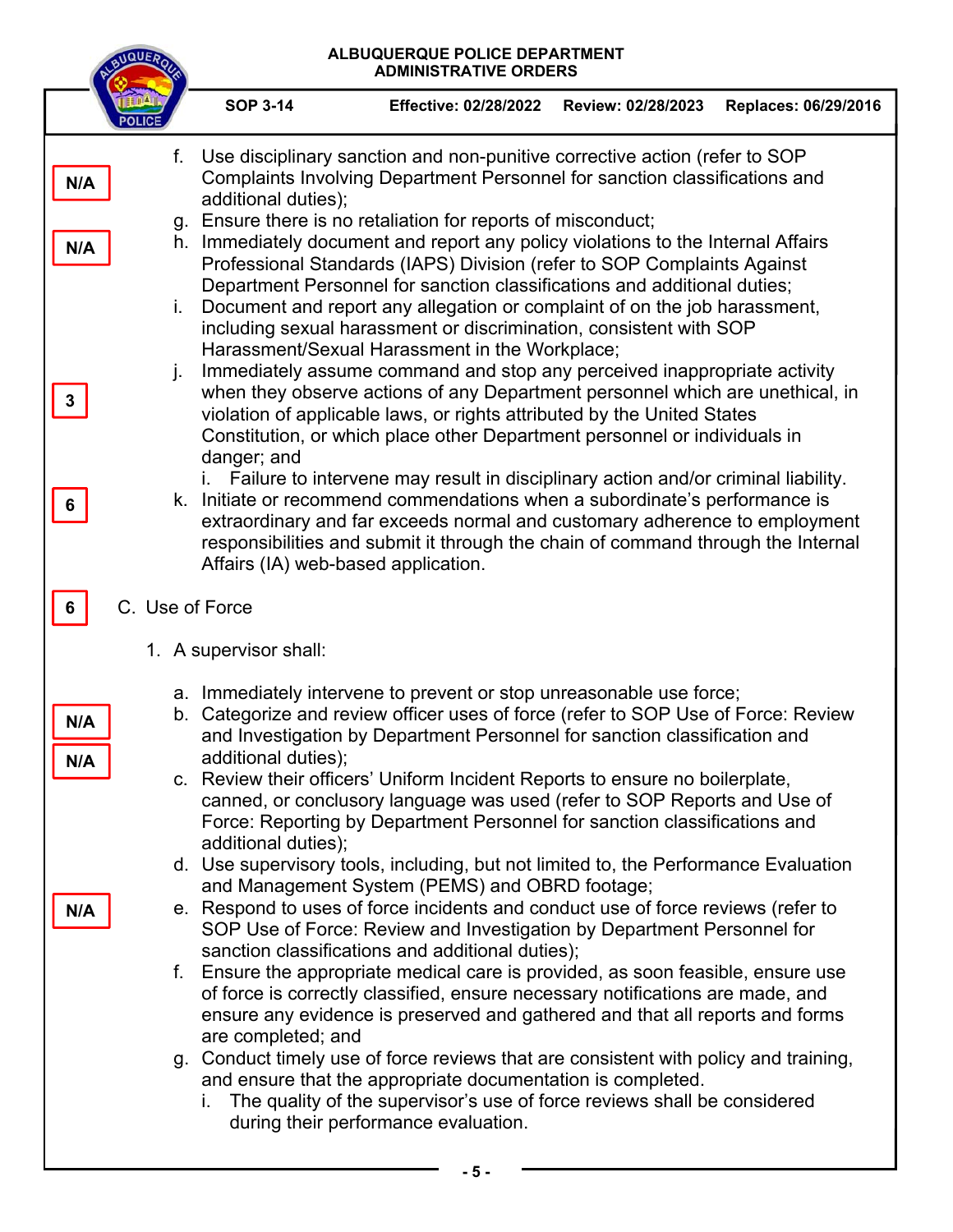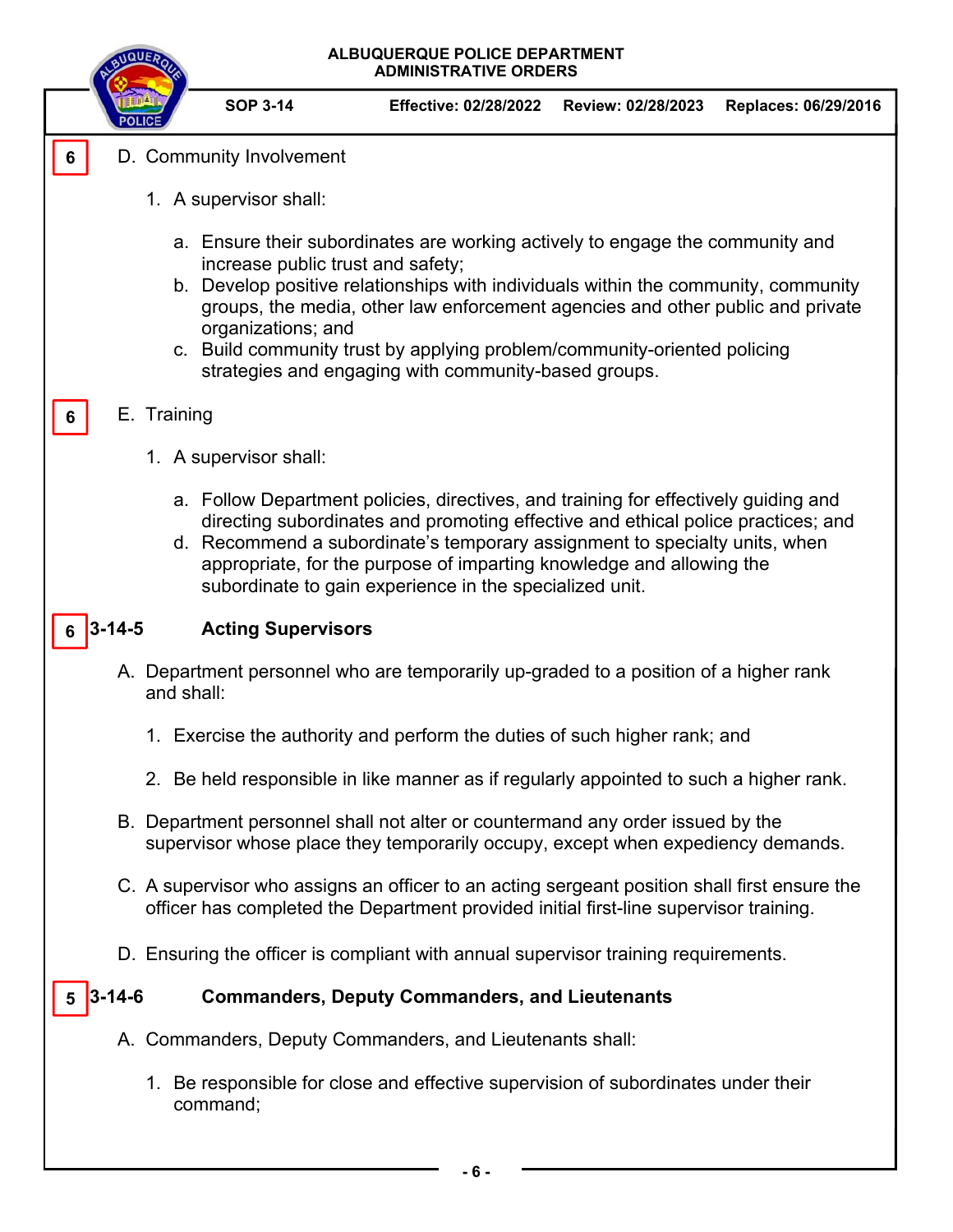